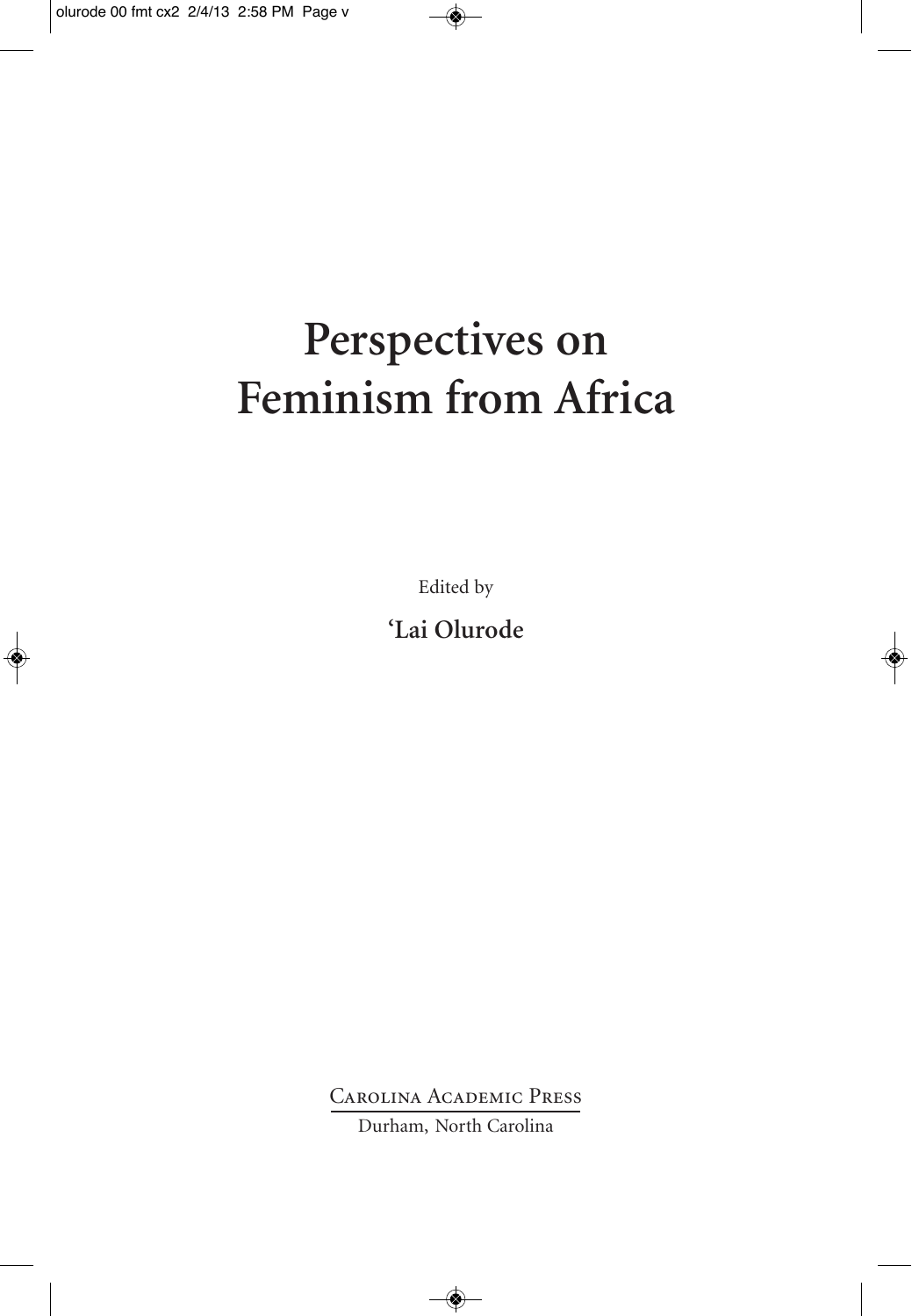Copyright © 2013 'Lai Olurode All Rights Reserved

#### **Library of Congress Cataloging-in-Publication Data**

Olurode, 'Lai. Perspectives on feminism from Africa / [edited by] Lai Olurode. p. cm. Includes bibliographical references. ISBN 978-1-61163-011-4 (alk. paper) 1. Feminism--Africa. 2. Women--Africa--Social conditions. 3. Sex role-- Africa. 4. Women--Political activity--Africa. I. Title.

HQ1787.O48 2011 305.342096--dc23

#### 2011029526

Carolina Academic Press 700 Kent Street Durham, North Carolina 27701 Telephone (919) 489-7486 Fax (919) 493-5668 www.cap-press.com

Printed in the United States of America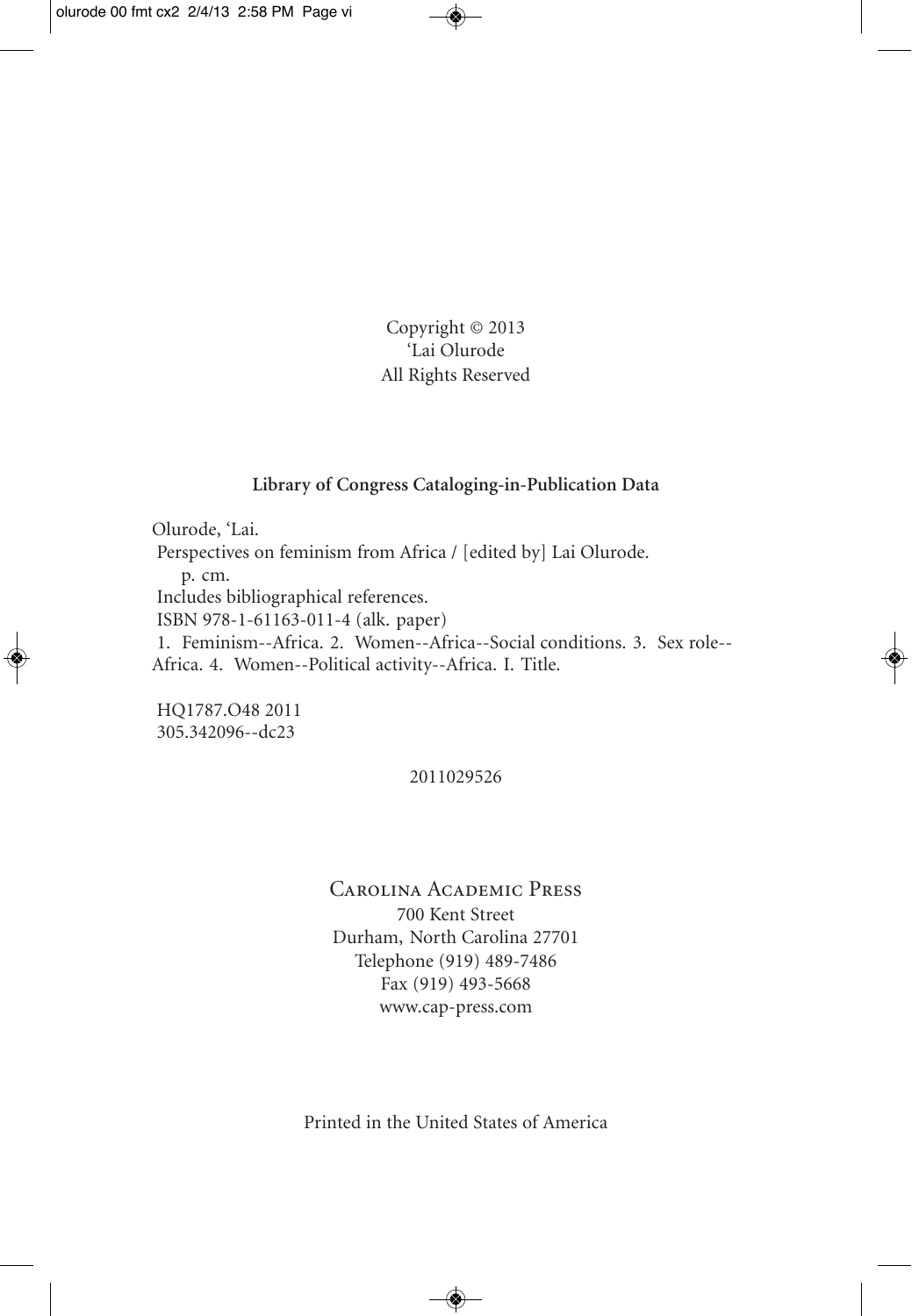#### *Dedicated to*

Alhaja Sidikatu Alagbo, the Iyaloja of Iwo (Market Women's Leader of Iwo) Osun State, Nigeria and Vice-Chairperson of Iyaloja of Osun State for demanding recognition and respect as of right, and by virtue of her status, from the male-dominated political leadership of Iwo and Osun State, Nigeria.

#### *and*

Professor Olatunde Oloko (1931–2010), former head of the department of sociology and former dean, faculty of social sciences, University of Lagos, Nigeria, who reluctantly permitted the editor to pioneer the teaching of a course in Women's Studies in the mid-1980s.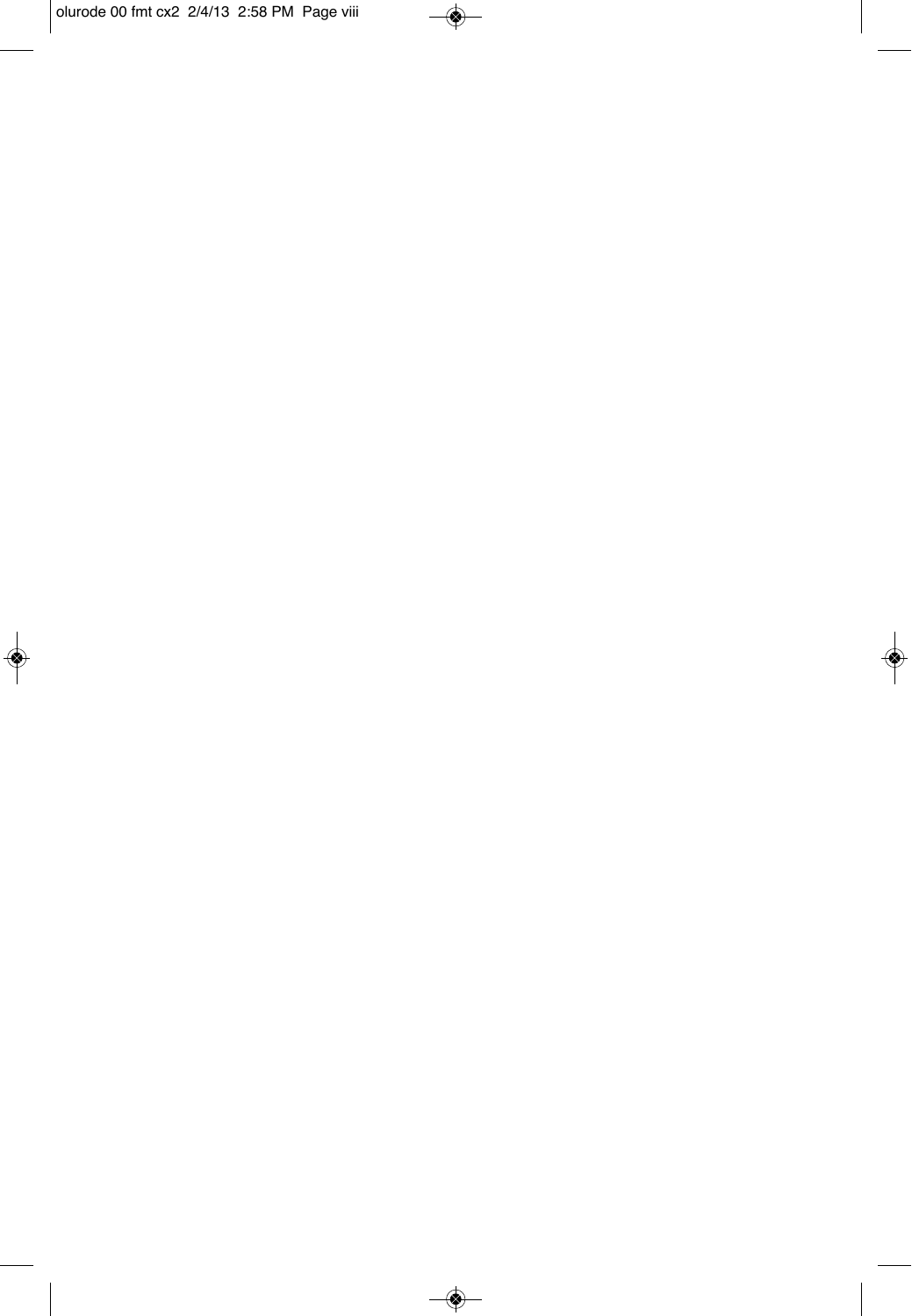# **Contents**

| Series Editor's Preface                                  | XV   |
|----------------------------------------------------------|------|
| Preface                                                  | xvii |
| Acknowledgments                                          | xix  |
| Chapter One • Introduction                               | 3    |
| 'Lai Olurode                                             |      |
| 1.0 Introduction                                         | 3    |
| 1.1 Gender Studies Regime in Africa                      | 5    |
| 1.2 About the Book                                       | 6    |
| References                                               | 8    |
| Chapter Two • Fractured Feminism                         | 11   |
| 'Lai Olurode                                             |      |
| 2.0 Introduction                                         | 11   |
| 2.1 What Is Feminism?                                    | 12   |
| 2.2 Diverse Expressions of Feminisms                     | 15   |
| 2.2.i Liberal Feminism                                   | 15   |
| 2.2.ii Socialist Feminism                                | 16   |
| 2.2.iii Radical Feminism                                 | 17   |
| 2.2.iv Psychoanalytic Feminism                           | 18   |
| 2.3 Challenges of Feminist Research in Africa:           |      |
| Theoretical and Epistemological Reflections              | 20   |
| 2.4 Conclusion                                           | 22   |
| References                                               | 22   |
| Chapter Three • Gender and Culture in Old and New Africa | 25   |
| Toyin Falola                                             |      |
| 3.0 Introduction                                         | 25   |
| 3.1 Marriage Practices and Current Controversies         | 31   |
| 3.2 The Changing Role of Women                           | 35   |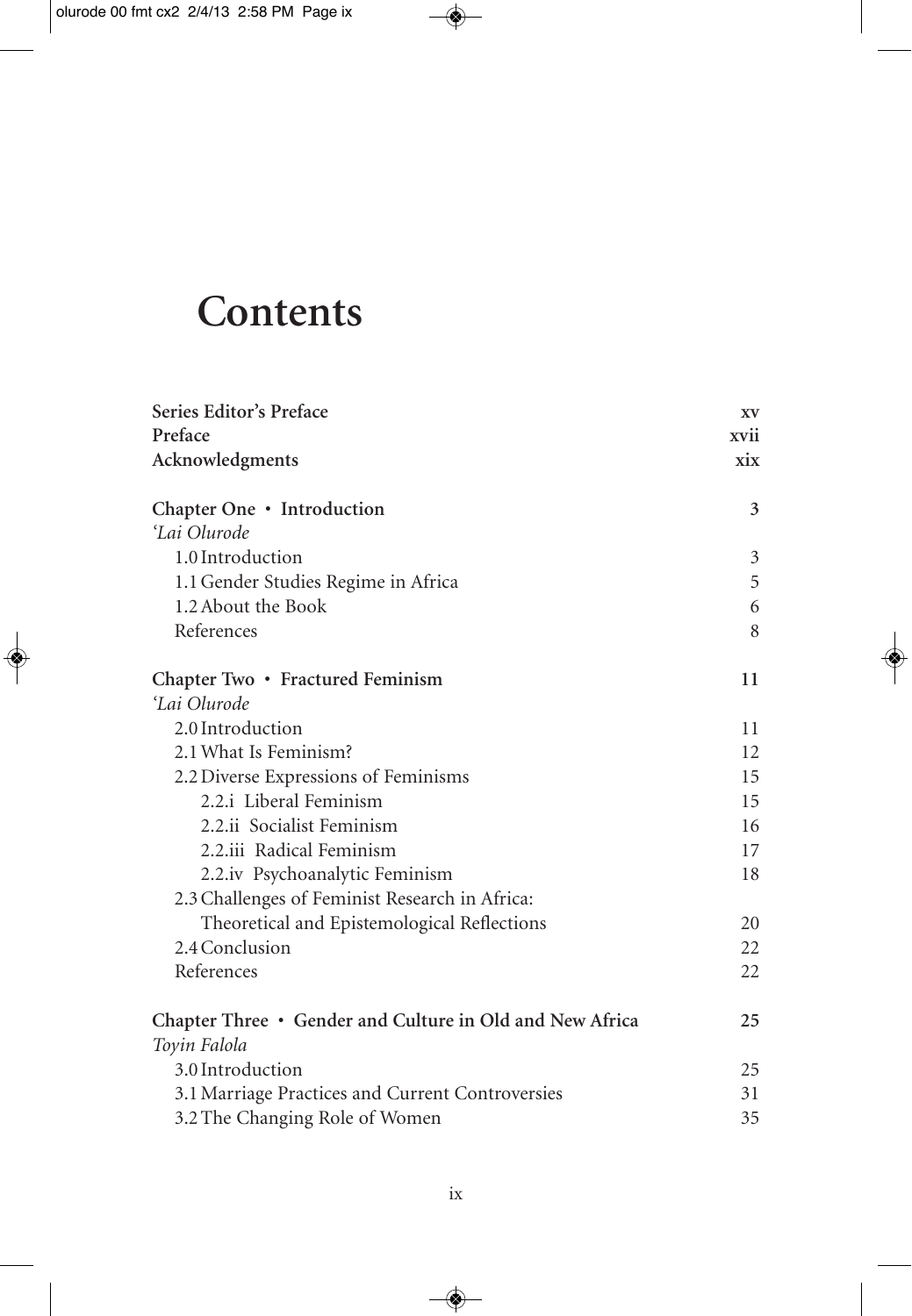| $\mathbf{v}$<br>$\mathbf{X}$ | <b>CONTENTS</b> |
|------------------------------|-----------------|
|                              |                 |

| 3.3 The Paradox of Change                                             | 40 |
|-----------------------------------------------------------------------|----|
| References                                                            | 44 |
|                                                                       |    |
| Chapter Four • A Feminist Appraisal of the Social Context             |    |
| of Adolescent Internet Use in Nigeria                                 | 47 |
| Michael Kunnuji                                                       |    |
| 4.0 Introduction                                                      | 47 |
| 4.1 Earlier Studies                                                   | 48 |
| 4.2 A Theoretical Substratum for the Cultural Context of Internet Use | 50 |
| 4.3 Feminism and Internet Use                                         | 53 |
| 4.4 Methods                                                           | 55 |
| 4.5 Measures                                                          | 56 |
| 4.6 Methods of Analysis                                               | 56 |
| 4.7 Discussion of Findings                                            | 58 |
| 4.8 Conclusion                                                        | 61 |
| References                                                            | 62 |
| Chapter Five · Globalization, Gender Bias, and Trafficking            |    |
| in Young Women: A Feminist Interpretation                             | 65 |
| Franca Attoh                                                          |    |
| 5.0 Introduction                                                      | 65 |
| 5.1 The Problematique                                                 | 67 |
| 5.2 Theoretical Underpinnings                                         | 68 |
| 5.2.i World-System Theory                                             | 68 |
| 5.2.ii Radical Feminism                                               | 69 |
| 5.3 Method                                                            | 70 |
| 5.3.i The Study Area                                                  | 70 |
| 5.3.ii Sample Size/Research Procedure                                 | 71 |
| 5.3.iii Research Instrument                                           | 72 |
| 5.4 Results/Discussions                                               | 72 |
| 5.5 Conclusions                                                       | 75 |
| References                                                            |    |
|                                                                       | 76 |
| Chapter Six • Family Planning Services and the Quest for              |    |
| Women's Empowerment in Nigeria: Revisiting                            |    |
| the Notion of Fertility as Martyrdom                                  | 79 |
| Chinyere C. P. Nnorom                                                 |    |
| 6.0 Introduction                                                      | 79 |
| 6.1 Theoretical Stance                                                | 82 |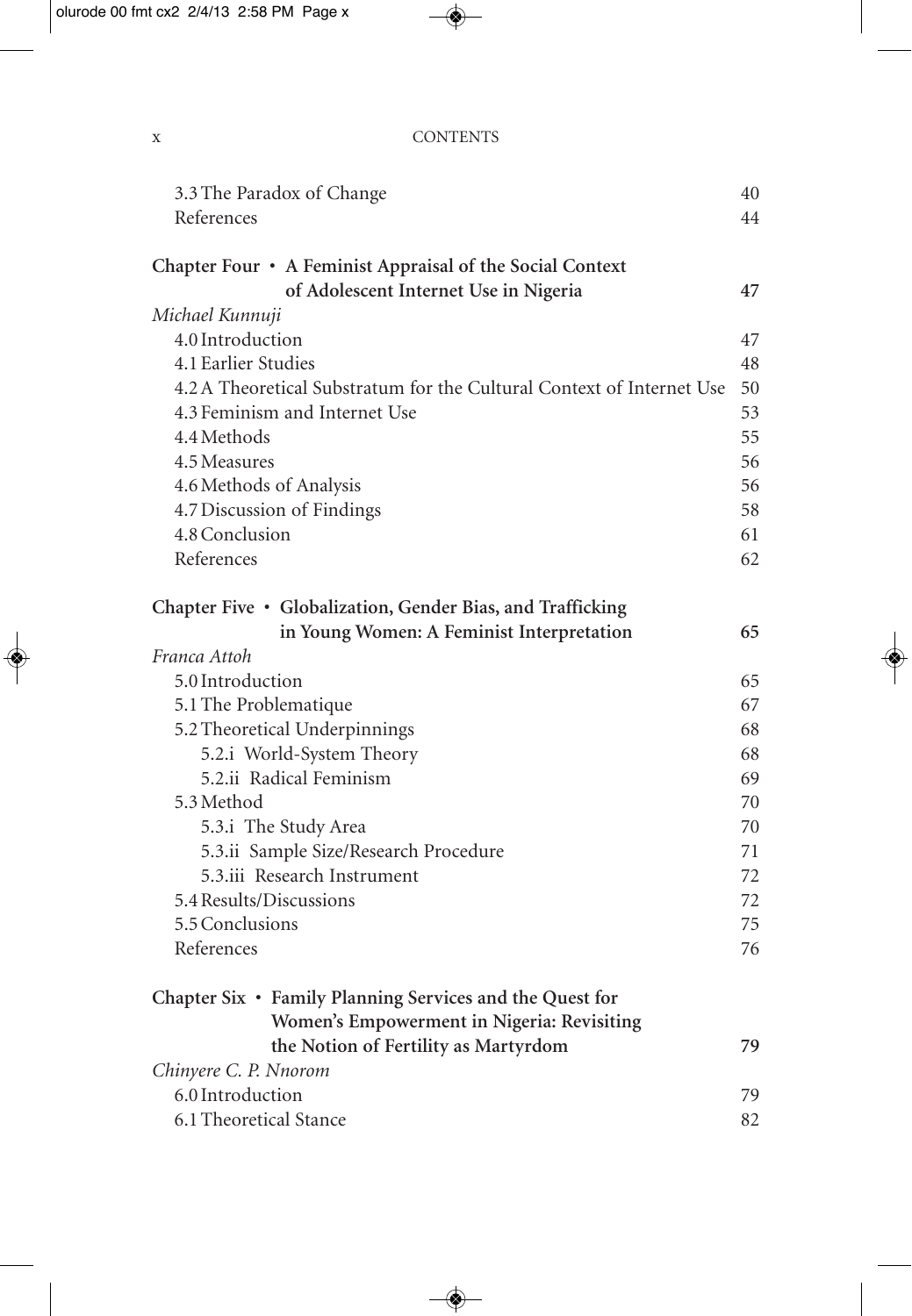| <b>CONTENTS</b> |  |
|-----------------|--|
|                 |  |

| 6.2 Data and Methods                                      | 83  |
|-----------------------------------------------------------|-----|
| 6.3 Findings                                              | 84  |
| 6.4 Discussion                                            | 86  |
| 6.5 Conclusion                                            | 91  |
| References                                                | 93  |
| Chapter Seven • Gender and Discrimination among People    |     |
| Living with HIV/AIDS in Nigeria                           | 95  |
| Chinwe R. Nwanna                                          |     |
| 7.0 Introduction                                          | 95  |
| 7.1 Background of the Study                               | 96  |
| 7.2 Literature Review                                     | 98  |
| 7.2.i Clarification of Key Terms                          | 98  |
| 7.2.ii Review of Earlier Studies                          | 100 |
| 7.3 Theoretical Underpinnings                             | 100 |
| 7.3.i Theory of Spoilt Identity                           | 100 |
| 7.3.ii Power Theory                                       | 101 |
| 7.3.iii Radical Feminism                                  | 101 |
| 7.4 Methods of the Study                                  | 102 |
| 7.4.i Research Design                                     | 102 |
| 7.4.ii Study Settings                                     | 102 |
| 7.4.iii Sample and Sampling Techniques                    | 103 |
| 7.5 Research Instruments for Data Collection              | 104 |
| 7.6 Data Collection and Analysis                          | 105 |
| 7.7 Fieldwork Challenges                                  | 106 |
| 7.8 Results of the Study                                  | 106 |
| 7.8.i Socio-Economic Characteristics of Respondents       | 106 |
| 7.8.ii Forms of HIV-Related Discrimination Experienced    |     |
| by PLWHA in the Health Facilities                         | 108 |
| 7.8.iii Association between Socio-Economic Status of      |     |
| PLWHA and Discrimination in the Health Sector             | 111 |
| 7.9 Discussion of the Findings                            | 114 |
| 7.9.i Socio-Economic Characteristics of the Respondents   | 115 |
| 7.9.ii Forms of Discrimination Experienced by PLWHA       |     |
| in the Health Sector                                      | 116 |
| 7.9.iii Socio-Economic Status of PLWHA and Discrimination |     |
| in the Health Sector                                      | 116 |
| 7.10 Conclusion and Recommendations                       | 118 |
| References                                                | 119 |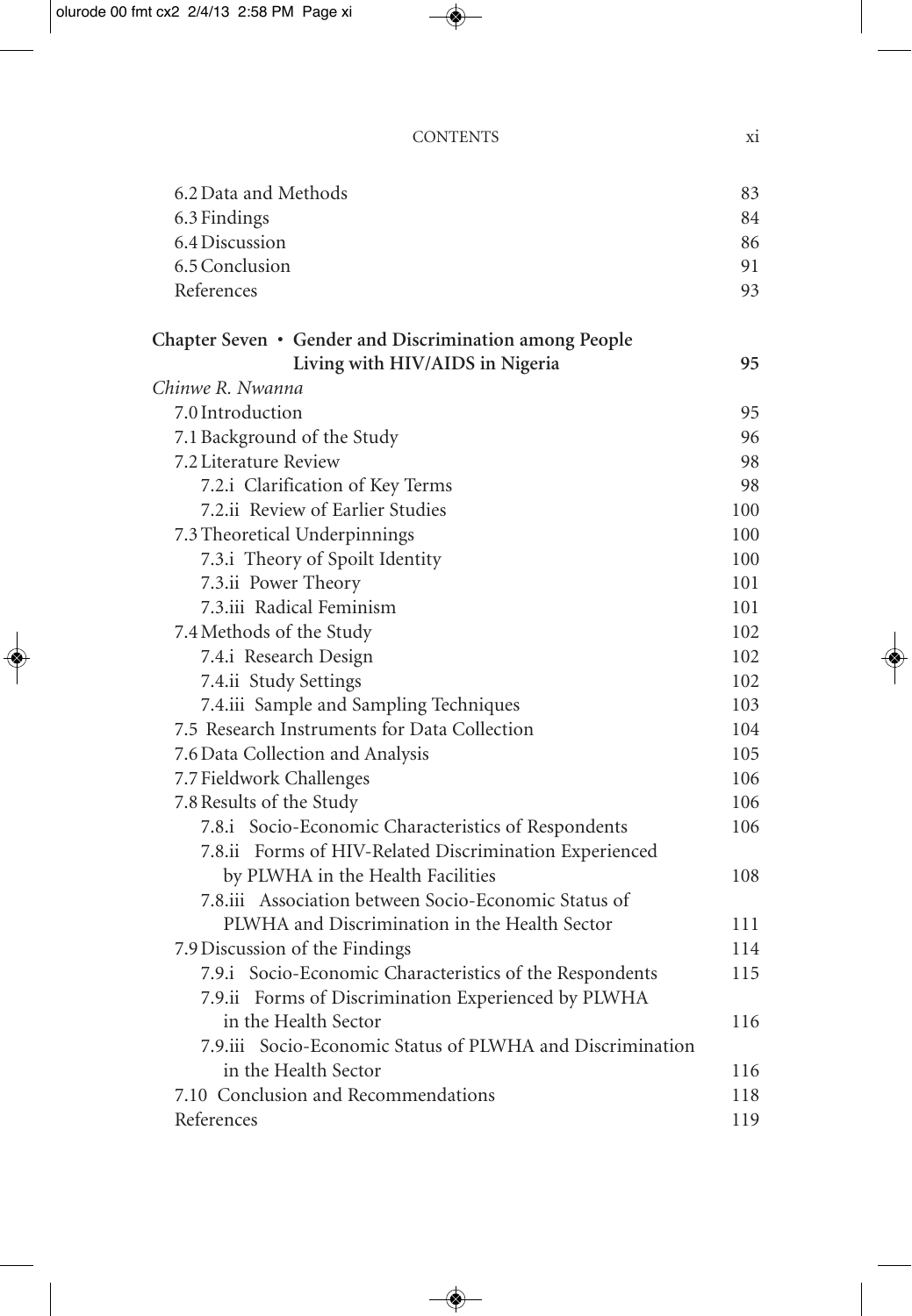| . .<br><b>CONTENTS</b><br><b>X11</b> |  |
|--------------------------------------|--|
|--------------------------------------|--|

| Chapter Eight • Impact of Rural Women's Associations on     |     |
|-------------------------------------------------------------|-----|
| Women's Political Empowerment in Nigeria:                   |     |
| A Study of Akwa Ibom State                                  | 123 |
| Idongesit Eshiet                                            |     |
| 8.0 Introduction                                            | 123 |
| 8.1 Statement of Problem                                    | 124 |
| 8.2 Literature Review: The Concept of Empowerment           | 125 |
| 8.3 Rural Women's Associations and Political Empowerment    | 129 |
| 8.4 Theoretical Issues                                      | 130 |
| 8.5 Methodology                                             | 133 |
| 8.6 Findings and Discussion                                 | 133 |
| 8.6.i Socio-Economic Profile of Respondents                 | 133 |
| 8.7 Discussion                                              | 138 |
| 8.8 Conclusion                                              | 139 |
| References                                                  | 140 |
|                                                             |     |
| Chapter Nine • Feminization of Poverty in Old Age:          |     |
| Lessons from Lagos State, Nigeria                           | 143 |
| Bola Amaike                                                 |     |
| 9.0 Introduction                                            | 143 |
| 9.1 Clarification of Concepts                               | 145 |
| 9.2 Literature Review                                       | 146 |
| 9.3 Gender, Livelihood, and Living Conditions in Retirement | 148 |
| 9.4 Theoretical Orientations                                | 151 |
| 9.4.i Activity Theory of Ageing                             | 151 |
| 9.4.ii Social Exchange Theory                               | 152 |
| 9.4.iii Modernization Theory                                | 153 |
| 9.5 Theoretical Framework                                   | 153 |
| 9.6 Research Methods                                        | 154 |
| 9.7 Discussion of Major Findings                            | 154 |
| 9.8 Living Conditions of Retired Older People in Nigeria:   |     |
| Evidence from Lagos State                                   | 157 |
| 9.8.i Test of Hypothesis One: Gender and Access to          |     |
| Multiple Sources of Livelihood                              | 157 |
| 9.8.ii Test of Hypothesis Two-Gender and Living Conditions  | 159 |
| Gender and Living Conditions<br>a.                          |     |
| (Adequacy of Livelihood to Basic Needs)                     | 159 |
| b. Gender and Living Conditions                             |     |
| (Life Satisfaction in Retirement)                           | 161 |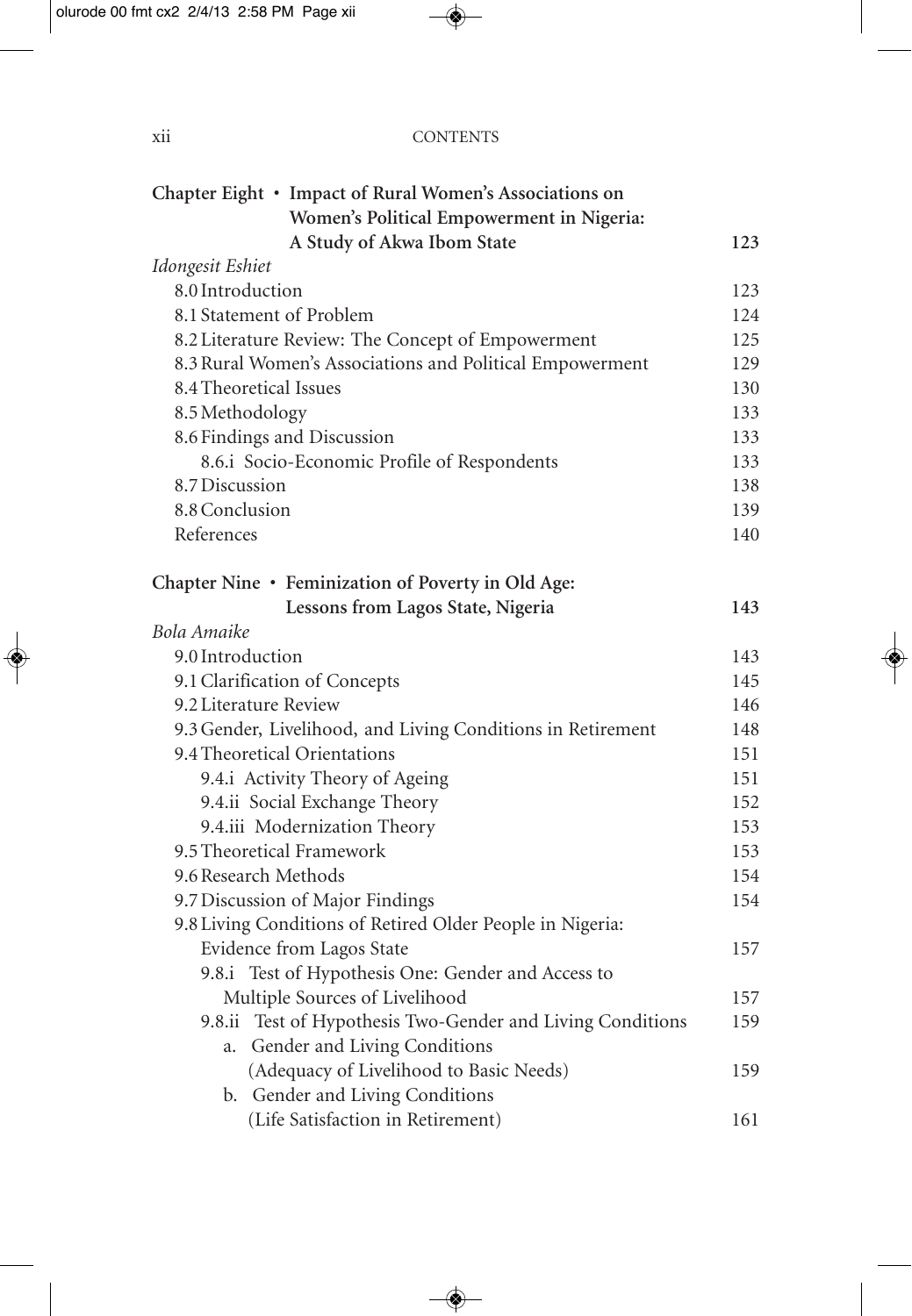| <b>CONTENTS</b> |  |
|-----------------|--|
|-----------------|--|

| 9.9 Conclusion                                                | 162 |
|---------------------------------------------------------------|-----|
| 9.10 Recommendations                                          | 162 |
| 9.10.i The State and the Society                              | 162 |
| 9.10.ii Individual Worker and Retiree                         | 163 |
| References                                                    | 163 |
| Chapter Ten • Feminists in Their Own Right: Self-Appraisal by |     |
| Women Heading Households in Lagos, Nigeria                    | 169 |
| Funmi Bammeke                                                 |     |
| 10.0 Introduction                                             | 169 |
| 10.1 Objectives                                               | 171 |
| 10.2 Women Heading Households                                 | 172 |
| 10.3 Data and Methods                                         | 174 |
| 10.4 Selection of Focus Group Discussants                     | 174 |
| 10.5 Selection of Interviewees                                | 175 |
| 10.6 Gender and Household Headship                            | 176 |
| 10.7 Experiences of Women Heading Households                  | 177 |
| 10.8 Conclusion                                               | 179 |
| References                                                    | 180 |
| Chapter Eleven • Conclusion                                   | 183 |
| 'Lai Olurode                                                  |     |
| <b>About the Authors</b>                                      | 185 |
| Subject Index                                                 | 187 |
| <b>Index of Names</b>                                         | 191 |

xiii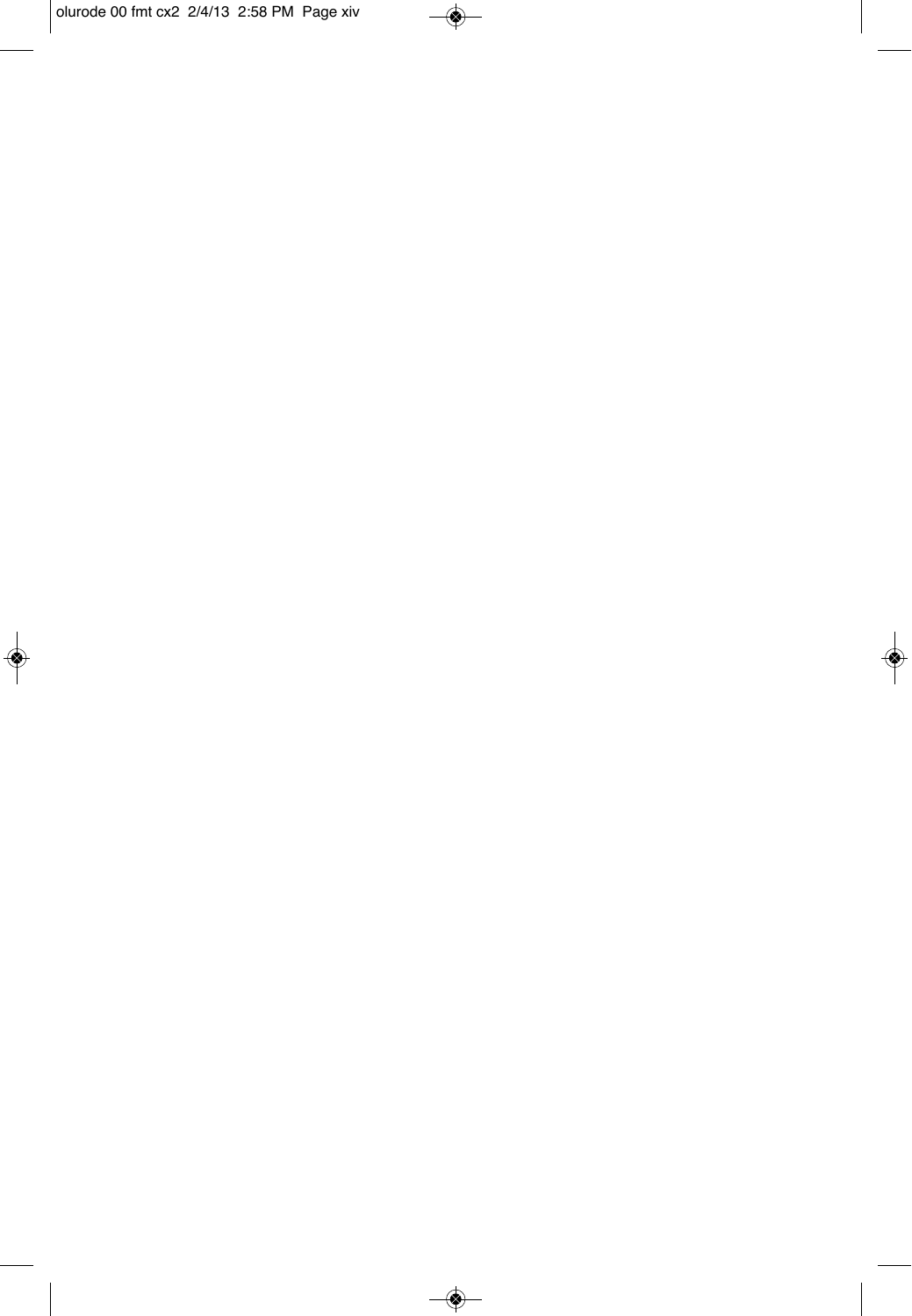### **Series Editor's Preface**

The *Carolina Academic Press African World Series*, inaugurated in 2010, offers significant new works in the field of African and Black World studies. The series provides scholarly and educational texts that can serve both as reference works and as readers in college classes.

Studies in the series are anchored in the existing humanistic and the social scientific traditions. Their goal, however, is the identification and elaboration of the strategic place of Africa and its Diaspora in a shifting global world. More specifically, the studies will address gaps and larger needs in the developing scholarship on Africa and the Black World.

The series intends to fill gaps in areas such as African politics, history, law, religion, culture, sociology, literature, philosophy, visual arts, art history, geography, language, health, and social welfare. Given the complex nature of Africa and its Diaspora, and the constantly shifting perspectives prompted by globalization, the series also meets a vital need for scholarship connecting knowledge with events and practices. Reflecting the fact that life in Africa continues to change, especially in the political arena, the series explores issues emanating from racial and ethnic identities, particularly those connected with the ongoing mobilization of ethnic minorities for inclusion and representation.

> Toyin Falola University of Texas at Austin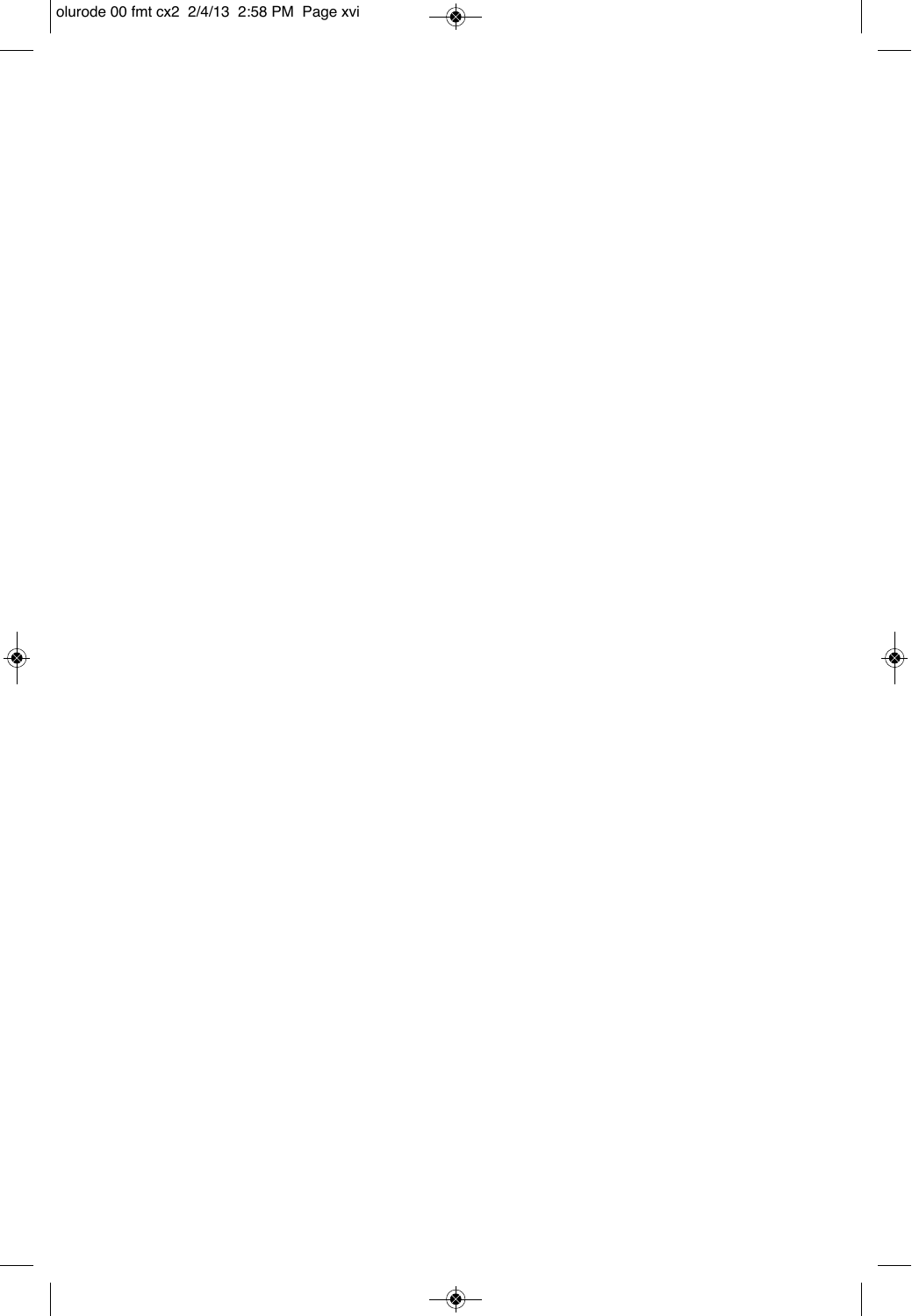### **Preface**

Africa could be described as a continent that is in perennial crisis. Its political and economic instability is public knowledge. The people of Africa have remained on the rough edge of this crisis of governance which manifest itself in corrupt enrichment of leaders and high levels of poverty. There is no sector that has been spared the agonies that have been the lot of Africa over the past few centuries. Indeed, scholarship has been fettered as a result. Critical discourse of the state and of the activities of core state actors were readily interpreted as treason. Gender discrimination was a dimension of this imbroglio. Women's work and their activities were regarded as inconsequential and invisible. Under those circumstances, their voices were routinely drowned. Those sympathetic to women's causes were regarded as rabble rousers or busy bodies.

African and Africanist (non-Africans who are nevertheless committed and sympathetic to the liberation of the people of Africa) scholars remain resilient in the midst of profound odds to stamp out feminism through their exposure of the realities that the African people encounter in their pursuit of subsistence. Progressive scholarship has now been aided and given an impetus by the unprecedented tempo of democratization that has been unfolding in Africa in close to two decades now.

The chapters that are contained in this publication are expressions of this new found freedom in scholarship. Those who had previously denied the relevance of feminist scholarship in Africa will discover, through this publication, its robustness in elucidating the struggle of African women who seek to free themselves from the vestiges of oppression through their diverse expressions.

> 'Lai Olurode Abuja, Nigeria March, 2012